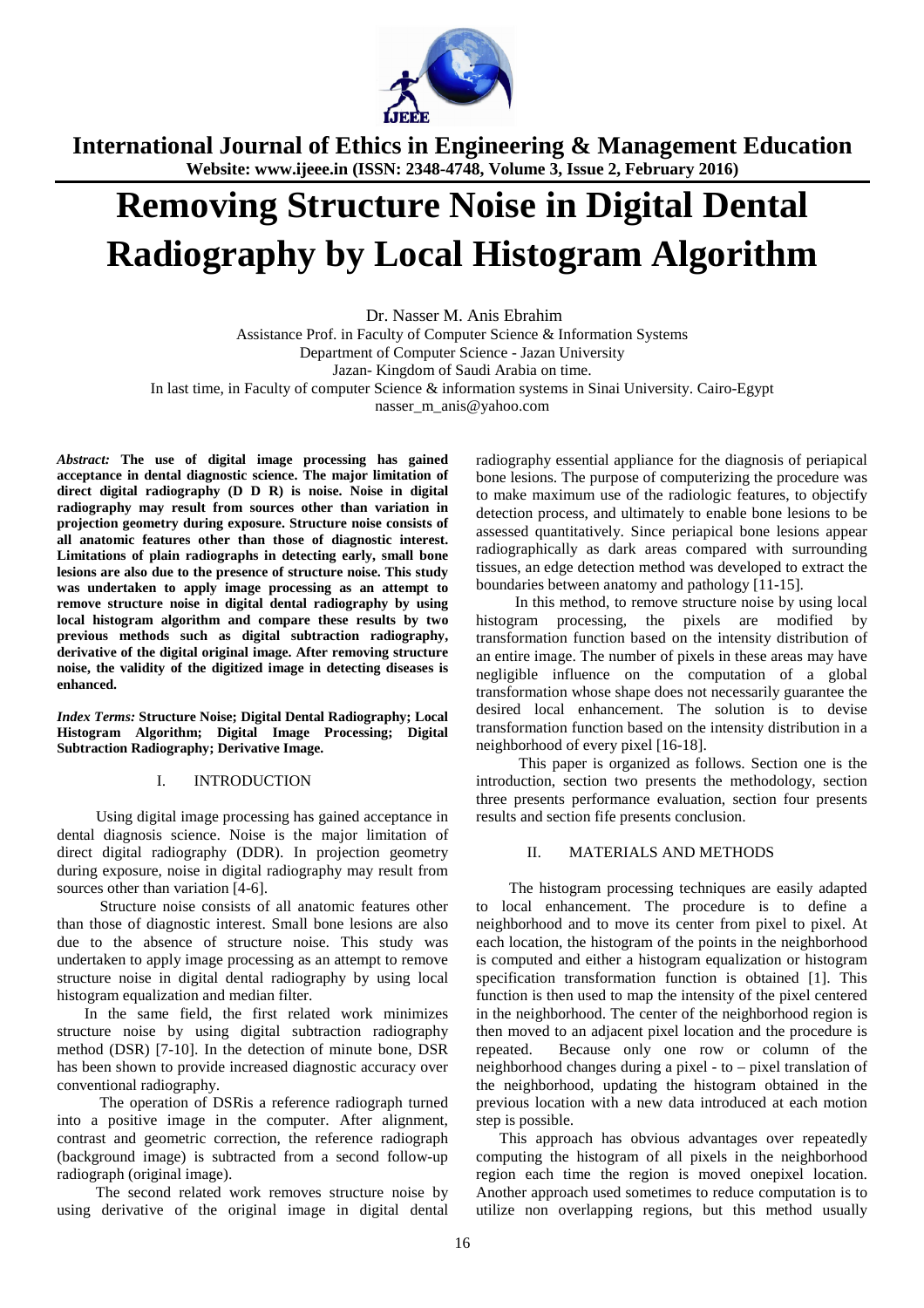

produces undesirable "blocky effect". Median filter is the best known order statistic filter, which, as its name implies, replaces the value of a pixel by the median of the intensity levels in the neighborhood of that pixel,

$$
\hat{f}(x, y) = median_{(s,t)\in S_{xy}}\{g(s,t)\}\tag{1}
$$

The value of the pixel at location  $(x,y)$  is included in the computation of the median. Median filters are quite popular because, for certain types of random noise, they provide excellent noise - reduction capabilities, with considerably less blurring than linear smoothing filters of similar size. Median filters are particularly effective in the presence of both bipolar and unipolar impulse noise.

### III. THEORIES AND CALCULATIONS

 We introduce three experiments to minimize and remove structure noise in digital dental radiography. The first experiment minimizes structure noise by digital subtraction of radiographic images. In this method, the difference between these two images  $f(x,y)$  and  $h(x,y)$  are expressed as [2,19, 25, 26, 27]:

$$
G(x,y) = f(x,y) - h(x,y)
$$
 (2)

Where  $f(x,y)$  is the original image with structure noise,  $h(x,y)$ is the background of original image which is a reference image that has a great gray level (bright pixels) produced from original image,  $g(x,y)$  is the subtraction image which demonstrates differences between original and background image. Shown in Figs (1- 3).

 The equation (1) is obtained by computing the difference between all pairs of corresponding pixels from (f) and (h). The key usefulness of subtraction is the enhancement of differences between images.

 One of the most commercially successful and beneficial of image subtraction is in the area of medical imaging called mask mode radiograph. In this case  $h(x,y)$ , the mask, is an xray image of a region of patient's body captured by an intensified TV camera(instead of traditional x-ray film) located opposite an x-ray source. The procedure consists of injecting a contrast medium into the patient's blood stream taking a series of images same anatomical region as  $h(x,y)$ , and subtracting this mask from the series of incoming images after injection of the



Fig.1. Original image with structure noise



Fig.2. Background of the original image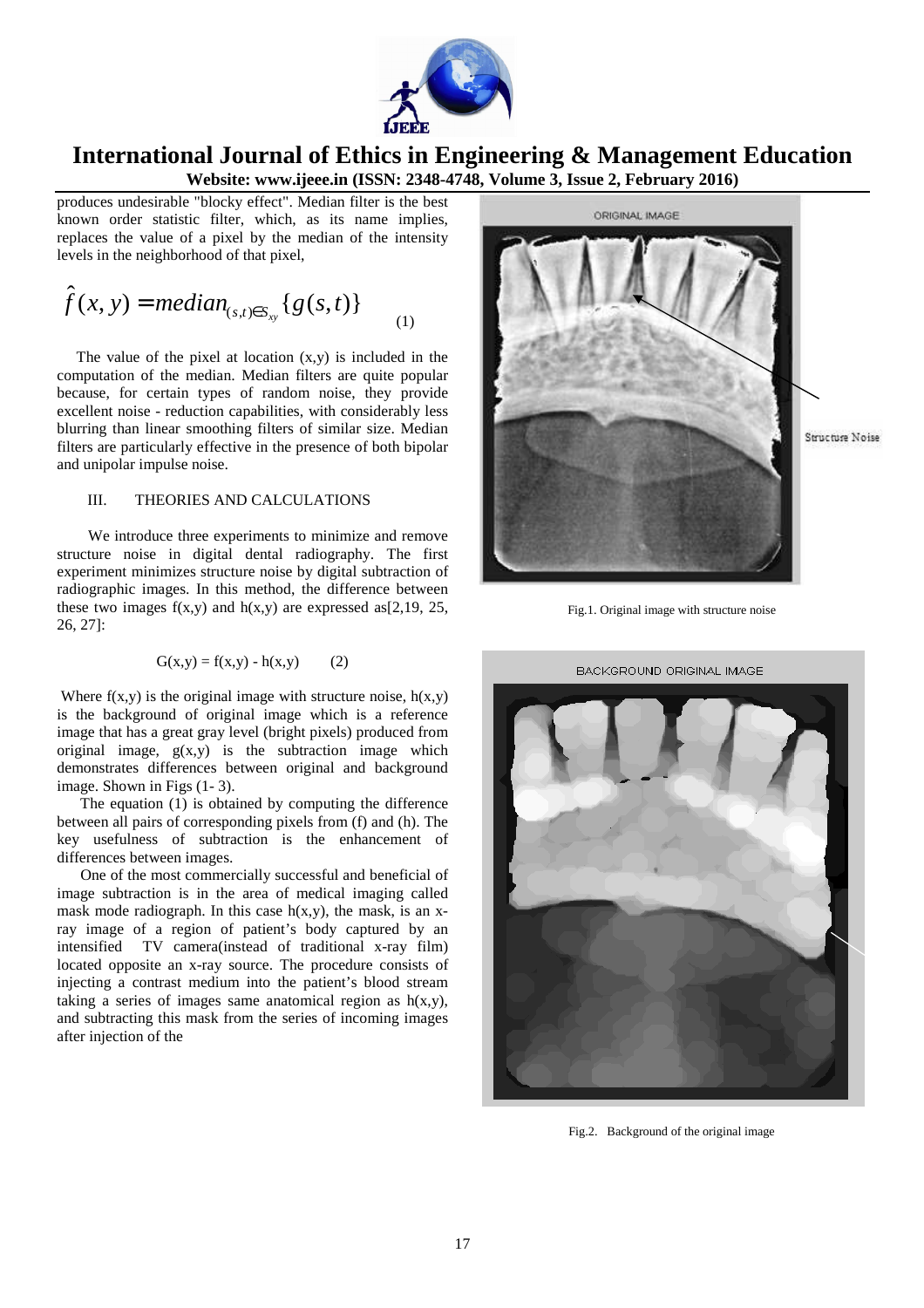

Minimizing Structure Noise



Fig.3. Final image of the original image with minimized structure noise

 The second experiment, removes structure noise in digital dental radiography using edge detection derivative. In this method, two assumptions were made [3]:

- A periapical bone lesions was considered dark in relation to its surroundings,

- Outline of a periapical bone lesions was closed contour.

 Searching for edges, in this case defined as boundaries between two regions with different mean gray levels. Dealing with smooth changes in gray level, with different kinds of noise superimposed, edge detection was carried out by calculating a derivative function in eight directions. Considering  $g(i,j)$  as the original data, the convolution function to calculate a first derivative is given by:  $g'(i, i) = max$ 

$$
\begin{bmatrix}\n\left| \sum_{m=0}^{1} \sum_{n=2m}^{2m} g(i+2n, j-2m-2) - g(i+2n, j+2m+2) \right| \\
\left| \sum_{m=0}^{1} \sum_{n=2m}^{2m} g(i-2m-2, j+2n) - g(i+2m+2, j+2n) \right| \\
\left| \sum_{n=0}^{2} \sum_{m=2-n}^{2} g(i-2n, j-2m) - g(i+2n, j+2m) \right| \\
\left| \sum_{n=0}^{2} \sum_{m=2-n}^{2} g(i-2n, j+2m) - g(i+2n, j-2m) \right|\n\end{bmatrix}
$$
\n(3)

Where  $g(i, j)$  denotes the original image and  $g'(i, j)$  the derivative image; i and j are pixel coordinates in a rectangular coordinate system.

This procedure resulted in high values (bright pixels) for regions with great gray level changes, and low values (dark pixels) for more homogeneous regions.Next the picture was segmented into a binary image. The threshold chosen (T) was the mean gray level of the processed image:

T = 
$$
\int_{(4)}^{\infty} \left[ \frac{\sum g'(i, j)}{256^2} + 0.5 \right]
$$

 Result of this operation was a binary image which showed a pattern roughly resembling the contour of the presumed lesion was not continuous, the operator was required to indicate two points in the bright area, on each of a gap in the lesion contour, after which the gap was closed by finding a path of maximum values between those two points. The derivative of the original image results in high values (bright pixels) for regions with great gray level changes, and low values (dark values) for more homogenous regions as shown in Figs (4, 5).

 In the original image, the structure noise region has a great level (bright pixels), after derivative of original image, the bright pixels became dark pixels; therefore the structure noise is removed. In the recognition of objects in images, edge detection is an important problem. A picture is obtained considering of edge points, when the edge detector is applied to an image. Several general operations can be performed on this edge picture such as thinning of edges, tracing edge segment, joining edges, and so on. Performing those operations by given algorithms shows the power of edge detection. An experiment is desired in which rib boundaries are extracted in the chest x-ray photographs.



Fig.4. Original image with structure noise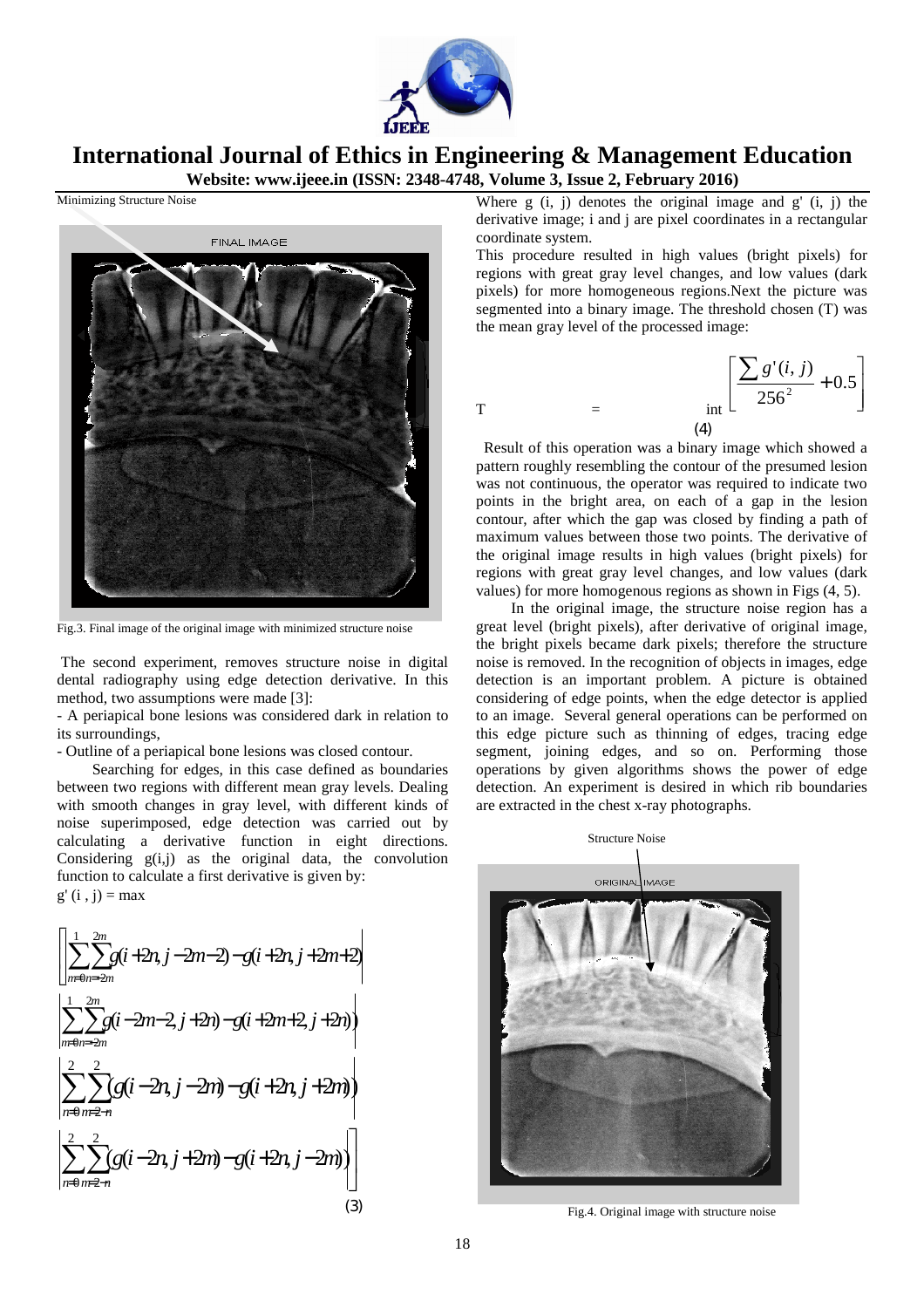



Fig.5. Final image of the original image withremoving structure noise

The third experiment removes structure noise in digital dental radiography by using local histogram algorithm and median filter [1,21]. Statistics obtained directly from an image histogram can be used for image enhancement. Let r denote a discrete random variable representing intensity values in the range [0,L-1], and let P(ri) denote the normalized histogram component corresponding to value ri .As indicated previously, we may view p (ri ) as an estimate of the probability that intensity ri occurs in the image from which the histogram was obtained. The nth moment or r about its mean defined as: %) denote the normalized histogram<br>to value ri .As indicated previously,<br>an estimate of the probability that<br>nage from which the histogram was<br>or r about its mean defined as:<br> $(r_i)$ <br>rage intensity) value of r (i.e., the

$$
\mu_n(r) = \sum_{i=0}^{L-1} (r_i - m)^n p(r_i)
$$
\n(5)

Were m is the mean (average intensity) value of r (i.e., the average intensity of the pixels in the image) :

$$
\mu_n(r) = \sum_{i=0}^{L-1} (r_i - m)^n p(r_i)
$$
\n(6)

The second moment is particularly important:

$$
\mu_2(r) = \sum_{i=0}^{L-1} (r_i - m)^2 p(r_i)
$$
 (7)

We recognize this expression as the intensity variance, normally denoted byσ.

 Whereas the mean is a measure of average intensity, the variance (or standard deviation) is a measure of contrast in an image. Observe that all moments are computed easily using the preceding expressions once the histogram has been obtained from a given image. When working mean and variance it is common practice to estimate them directly from the sample values, without computing the histogram. Appropriately, these estimates were called the sample mean and sample variance. There are given by the following familiar expression from basic statistics: e (or standard deviation) is a measure of contrast in an<br>Observe that all moments are computed easily using<br>eceding expressions once the histogram has been<br>d from a given image. When working with only the

$$
m = \frac{1}{MN} \sum_{x=0}^{M-1} \sum_{y=0}^{N-1} f(x, y)
$$
\n
$$
\sigma^{2} = \frac{1}{MN} \sum_{x=0}^{M-1} \sum_{y=0}^{N-1} [f(x, y) - m]^{2}
$$
\n(9)

For  $x = 0, 1, 2, \ldots, M-1$  and  $y = 0, 1, 2, \ldots, N-1$ . In other words, as we know, the mean intensity of an image can be obtained simply by summing the values of all its pixels and dividing the sum by the total number of pixels in the image. A similar interpretation applies to the last equation.

Removing Structure Noise



Fig.6. Final image by localhistogram and median filter(mask3x3)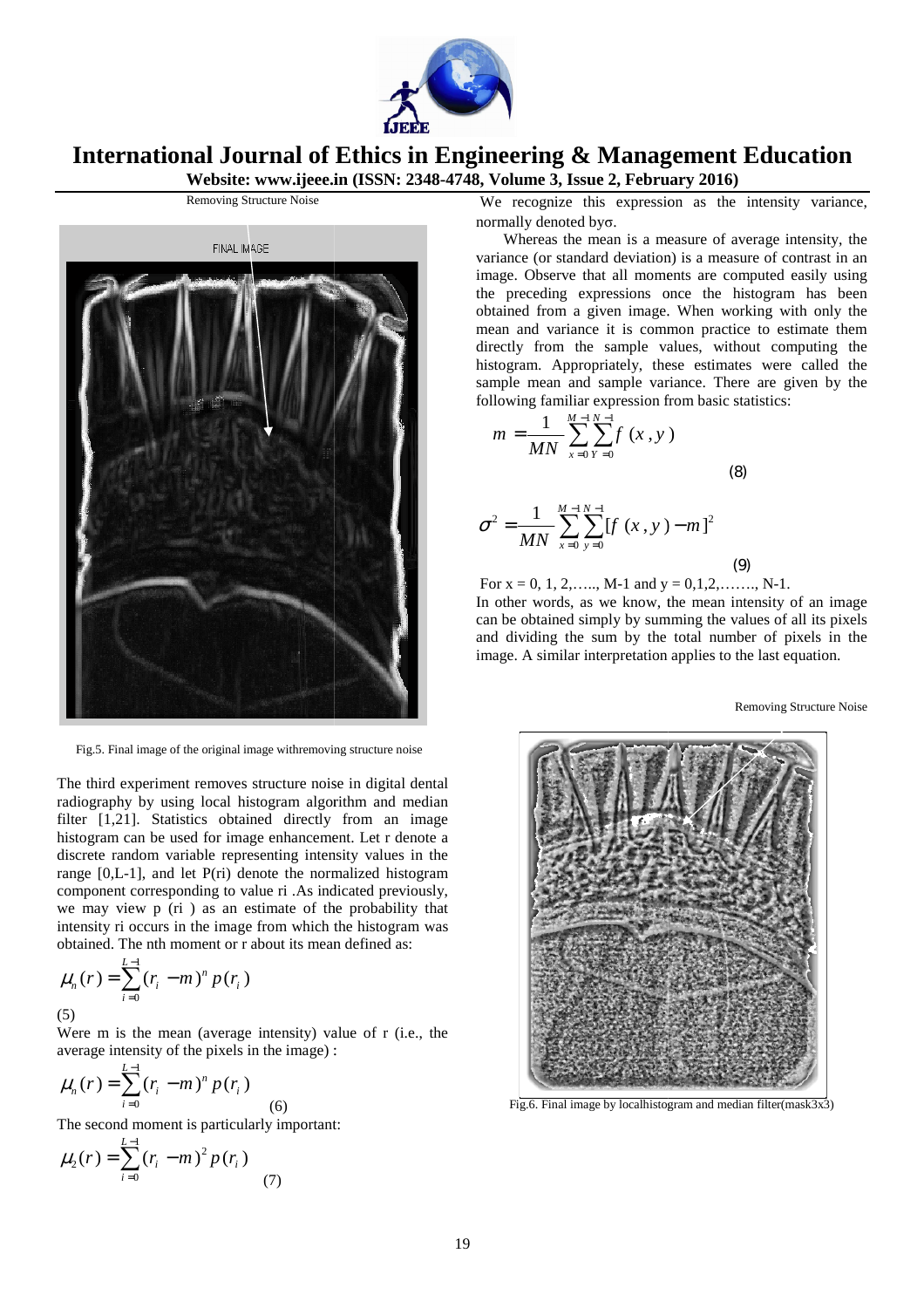

#### **International Journal of Website: www.ijeee.in Ethics in Engineering & Management Education (ISSN: 2348-4748, Volume 3, Issue 2, February February 2016)**

Removing Structure Noise



Fig.7. Final image by local histogram (mask3x3)

Removing Structure Noise



Fig.9. Final image by local histogram (mask5x5)

Removing Structure Noise



Fig.8. Finalimage by local histogramand medianfilter (mask 5x5)



Fig.10. Final image by local histogram and median filter (mask7x7)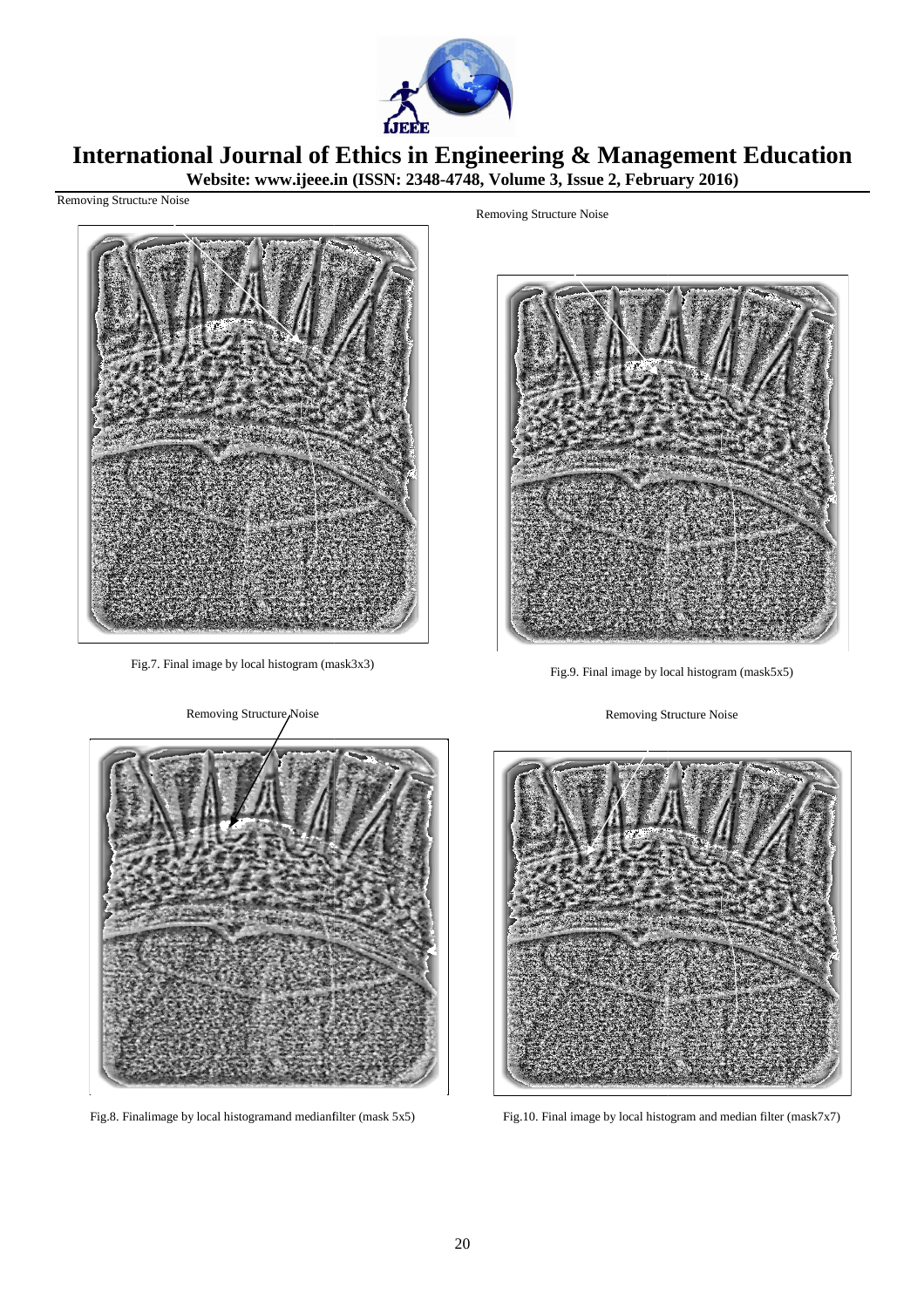



Removing Structure Noise

Fig.11. Final image by local histogram (mask7x7)

### IV. RESULTS

We introduce one original image m3. After inserting local histogram and median filter by different sizes masks (using Matlab program)[22, 23, 24, 28, 29], we noticed removing structure noise and enhancement overall images in the small scale mask than large scale mask shown in Figs (6-10). Final comparison between the experiments shows that subtraction experiment is the best than the other two experiments (derivative image, local histogram). Local histogram is the worst than the other two experiments; this meth method uses median filters to remove the noise in overall original images.

# V. CONCLUSION

To increase diagnostic accuracy, over digital radiography, digital subtraction radiography, derivative image and local histogram procedures were implemented and their performance is compared in removing structure noise. Due to increasing the image quality after structure noise removal, the human errors inherent with visual interpretation of dental diseases from images will be minimized [20][21]. These procedures increase the utility of digitized radiographs in providing qualitative and quantitative information concerning the investigated diseases. This is a step forward in achieving accurate diagnosis.

### ACKNOWLEDGEMENT

I bow to Allah of his favors on me, that he granted me the ability and the patience to finish this work on a level that I deem it will please the readers. At this point, I would like to take the opportunity to express my deep appreciation to the many people who helped in many ways completing this work. First, and the great help, encouragement, direction, fertile discussion, friendship, and wisdom of my advisor Prof. Dr.

consider myself lucky to have such able patient and generosity as an advisor. I hope that this work leave up to the standards they set and they expected from me. Thanks are due to biomedical department in faculty of Engineering Cairo University who helped me in building and enlarging my knowledge in image processing and Biomedical Engineering Science. Thanks also are due to my beloved family, my compassionate mother and father, my younger brother, Nour, who always supported me from success to success and reminded me of my father and mother dreams and thanks also are due to my sisters and ants for their prayers and outstanding support. Finally, I am grateful to my wife, for her understanding and encouraging support those made the completion of this work possible, and to my kids: summer, Engy and Nourhan for their suffering the absence of a dad who often too busy to spend time with them. Amer. Really, i

### REFERENCES EFERENCES

- [1] Gonzalez, R.C., and Woods, R.E., "Digital Image Processing", PrenticeHall 2002, Chapter 3, PP. 139 – 142, Chapter 5, PP.325-326, ISBN: 0 – 13-505267-x.
- [2] Nasser M. Anis, Ahmed S. Abutaleb and Mushira M. Dahaba.,"Minimizing structure noise by digital subtraction radiography", AinShams University, Faculty of engineering, Vol.42, No.3, September 2007.
- [3] Nasser M. Anis, Ahmed S. Abutaleb and Mushira M. Dahaba.,"Removing structure noise by derivative of the original image in digitaldental radiography", Ain Shams University, Faculty of engineering, Vol.42,No.3, September 2007. adiography", AinShams University, Faculty of engineering, Vol.42, No.3, September 2007.<br>Nasser M. Anis, Ahmed S. Abutaleb and Mushira M. Dahaba.,"Removing structure noise by derivative of the original image in digital<br>dent
- [4] Reddy, MS., Bruch, JM., Jeffcoat, MK. And Williams, RC.: Contrast enhancement as an aid to interpretation in digital subtraction radiography, Oral Surg Oral Med Oral pathol, Vol.  $71$ ,pp.  $763 - 769$ , 1991.
- [5] Grondahl, k., Grondahl, H. and Webber, RL: Digital subtraction radiography for diagnosis of periodontal bone lesions with simulated high speed systems, Oral Surg Oral Med Oral Pathol, Vol. 55, pp. 313-318, 1983.
- [6] Hausmann,E., Christersson,L.,Dunford,R.,Wikesjo,U.and enco,R.J.: Usefulness of subtraction radiography in the evaluation of periodontal therapy, J Periodontol, Vol. 1, PP. 4 4-7, 1985.
- [7] Ortman, LM., Dunford, R., McHenry, k. and Hausmann, E.: Subtraction radiography and computer assisted densitometric analysis of standardized *radiographs, J Periodont Res, Vol. 20, PP.* 644-651, 1986.
- [8] Rethman, M., Ruttimann, U. and O'neal, R.: Diagnosis of bone lesions by subtraction radiography, J Periodontol. Vol. 56, PP. 324-328, 1985.
- Ruttimann, U.E. and Webber, RL.: Volumetry of localized bone lesions by subtraction radiography, J Periodont Res, Vol. 22, PP. 215-226, 1987.
- [10] Bragger, D., pasquali, L., Rylander, H., Carnes, D. and Kornman, K.S.: Computer–assisted densitometric image analysis in periodontal radiography: a methological study, J Cline Periodontol, Vol. 15, PP. 27-37, 1988. sted densitometric image analysis in periodontal<br>methological study, J Cline Periodontol, Vol. 15, PP.<br>F. and Stelt, VD.: Application of digital image analysis in
- [11] Mol, A., Paul F. and Stelt, VD.: Application of digital image analysis in dental radiography for the description of periapical bone lesions: A preliminary study. IEEE Transactions on Biomedical Engineering, Vol. 38, No. 4: pp. 357-359, April 1991.
- [12] Moyen, F., Benz, c., Sonnabend, E. and Lodter, J.P.: Presentation and 38, No. 4: pp. 357-359, April 1991.<br>Moyen, F., Benz, c., Sonnabend, E. and Lodter, J.P.: Presentation and<br>physical evaluation of radiovisiography. Oral Surg Oral Med Oral Pathol, Vol. 68: pp. 238-242, 1989.
- [13] Allan, GF.: Basic technical properties of a system for direct acquisition of digital intraoral radiographs. Oral Surg Oral Med Oral Pathol, Vol. 75: pp. 506-511, 1993. 242, 1989.<br>cal properti<br>graphs. Or.<br>, Jeffcoat,
- [14] Reddy, MS., Bruch, JM., Jeffcoat, MK. and Williams, RC.: Contrast enhancement as an aid to interpretation in digital subtraction